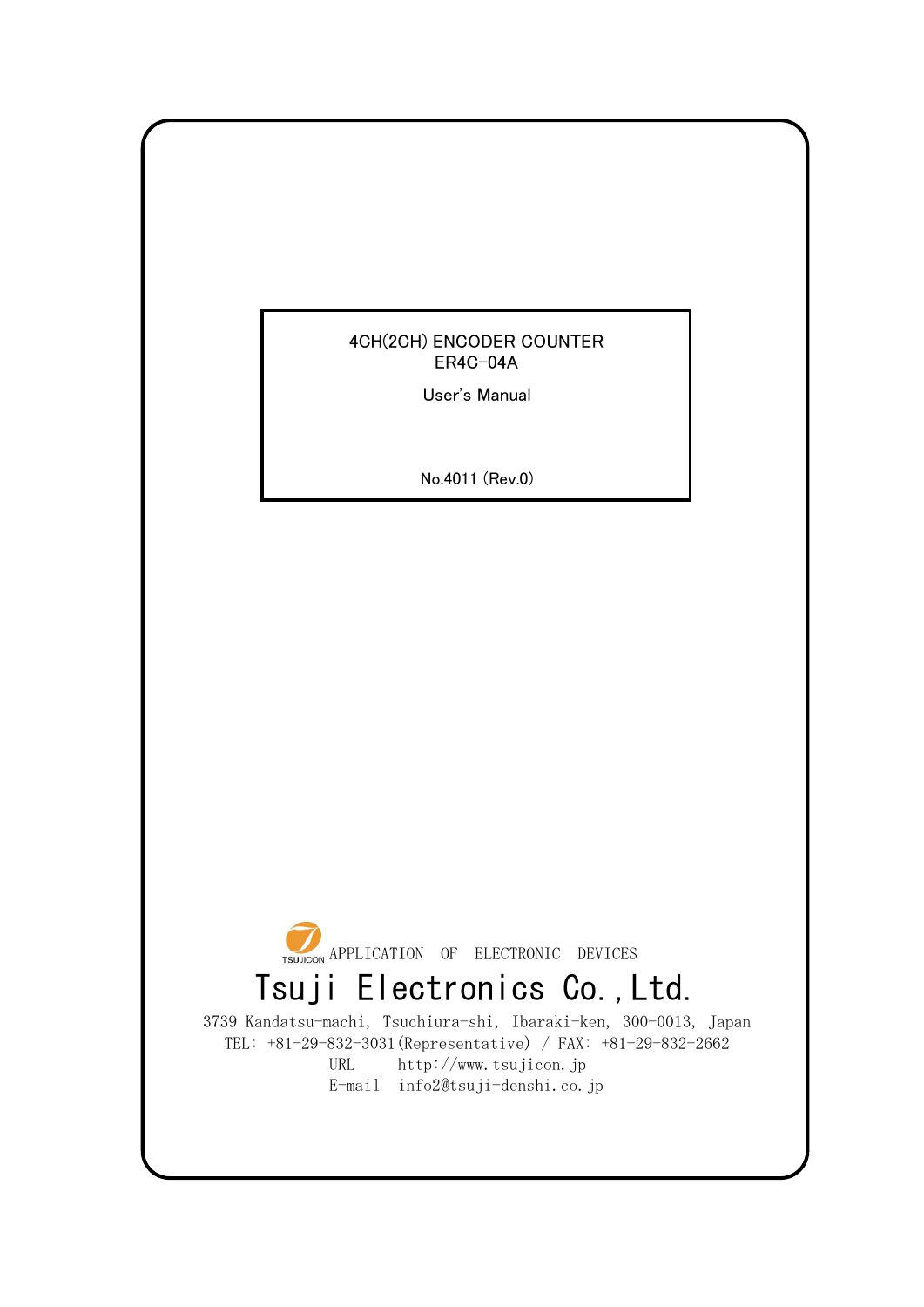### Contents

| 1. Specification $\cdots$ $\cdots$ $\cdots$ $\cdots$ $\cdots$ $\cdots$ $\cdots$ $\cdots$ $\cdots$ $\cdots$                                                                                                                                                                                                                        |
|-----------------------------------------------------------------------------------------------------------------------------------------------------------------------------------------------------------------------------------------------------------------------------------------------------------------------------------|
| 2. Panel Layout $\cdots$ $\cdots$ $\cdots$ $\cdots$ $\cdots$ $\cdots$ $\cdots$ $\cdots$ $\cdots$ $\cdots$ $\cdots$ $\cdots$ $\cdots$ $\cdots$ $\cdots$ $\cdots$ $\cdots$ $\cdots$ $\cdots$ $\cdots$ $\cdots$ $\cdots$ $\cdots$ $\cdots$ $\cdots$ $\cdots$ $\cdots$ $\cdots$ $\cdots$ $\cdots$ $\cdots$ $\cdots$ $\cdots$ $\cdots$ |
|                                                                                                                                                                                                                                                                                                                                   |
| 4. Communication Command  5                                                                                                                                                                                                                                                                                                       |
|                                                                                                                                                                                                                                                                                                                                   |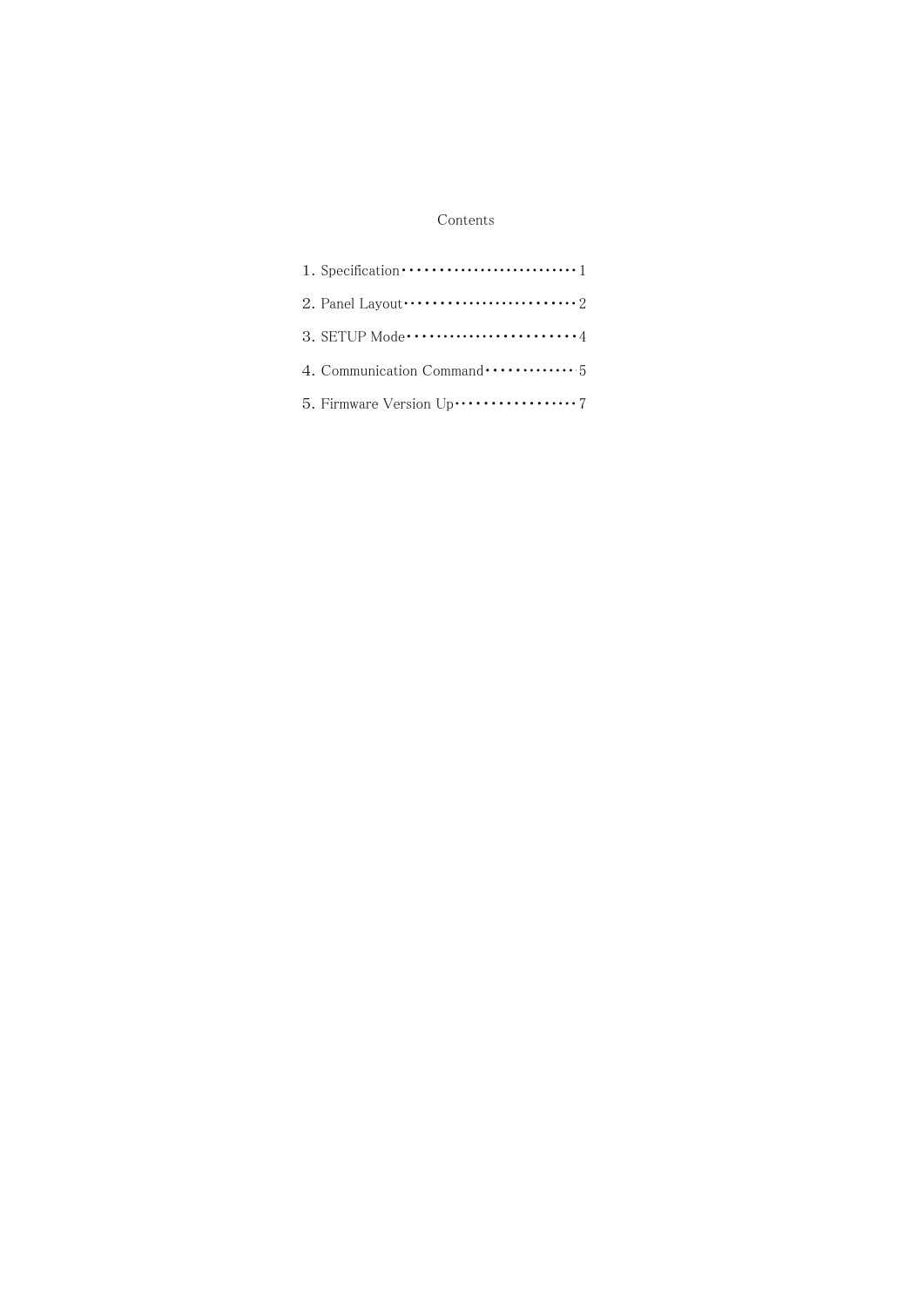# $4\mathrm{CH}(2\mathrm{CH})$  ENCODER COUNTER  $\texttt{<}\texttt{<}$  ER2C-04A>>  $\texttt{<}$

#### User's Manual

## 1. Specification

| 1) | Power Supply                   | AC100V-220V 50/Hz                                                                                                                                                                                                                                                                                     |  |  |
|----|--------------------------------|-------------------------------------------------------------------------------------------------------------------------------------------------------------------------------------------------------------------------------------------------------------------------------------------------------|--|--|
| 2) | Power Consumption 100V Maximum |                                                                                                                                                                                                                                                                                                       |  |  |
| 3) | Backup                         | Memory backup by internal Batteries during power off state.<br>(More than 5years)                                                                                                                                                                                                                     |  |  |
| 4) | Counter                        | 32bit 10decimal digit (-2147483648 $\sim$ 2147483647)                                                                                                                                                                                                                                                 |  |  |
| 5) | Preset                         | Data of LCD indicator are set as present data by Preset SW.<br>Data are also set by LAN Comunication Command.                                                                                                                                                                                         |  |  |
| 6) | A-Phase Counter<br>Clear       | Clear Counter by Z-Phase Signal Input.<br>Each channel, can set by LAN Communication Commands.                                                                                                                                                                                                        |  |  |
| 7) | Scaling                        | Can use scaling function (significant figures: 15)<br>Scaled value = $(pulse$ -count + offset) $\times$ multiplier<br>parameter (they are set by LAN communication commands.)<br>$0 \sim \pm 2147483647$ (initial data:0)<br>• offset<br>•multiplier $\pm 0.000001 \sim 999.999999$ (initial data: 1) |  |  |
| 8) | Terminator                     | Can selecct using terminator( $120\Omega$ ) or not,<br>when Encorder is Line Driver type.                                                                                                                                                                                                             |  |  |
| 9) | Indicator                      | $\pm$ 7 digit $\times$ 4CH(2CH) (-9999999--+99999999)                                                                                                                                                                                                                                                 |  |  |
|    | 10) Encoder Type               | A-phase and B-phase type of line driver or open collector output                                                                                                                                                                                                                                      |  |  |
|    | 11) Interface                  | LAN $(10/100BASE-T)$                                                                                                                                                                                                                                                                                  |  |  |
|    | 12) Case Size                  | (H)88 (W)482.6 (D)324.5                                                                                                                                                                                                                                                                               |  |  |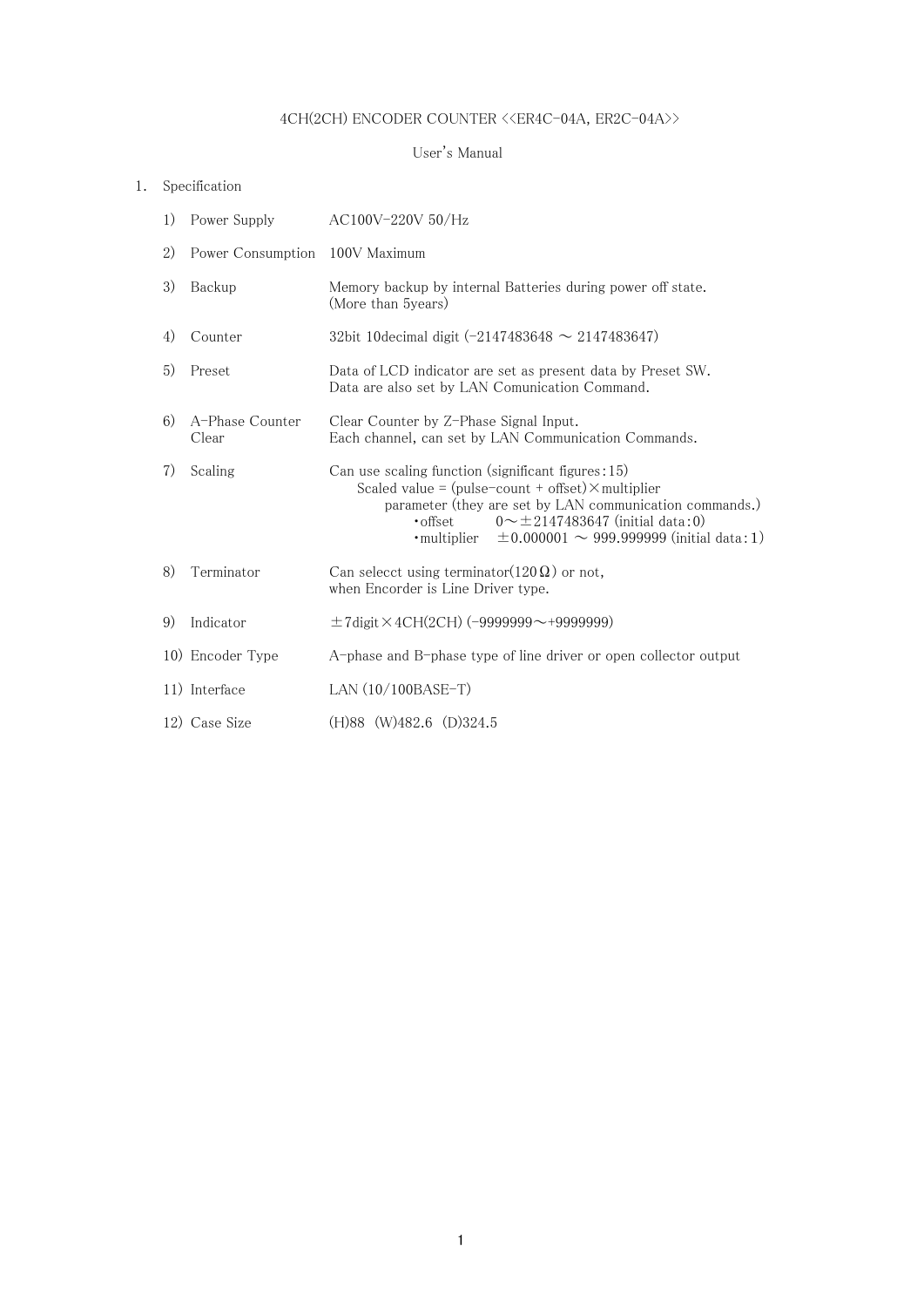#### 2. Panel Layout

1) Front Panel (4CH)

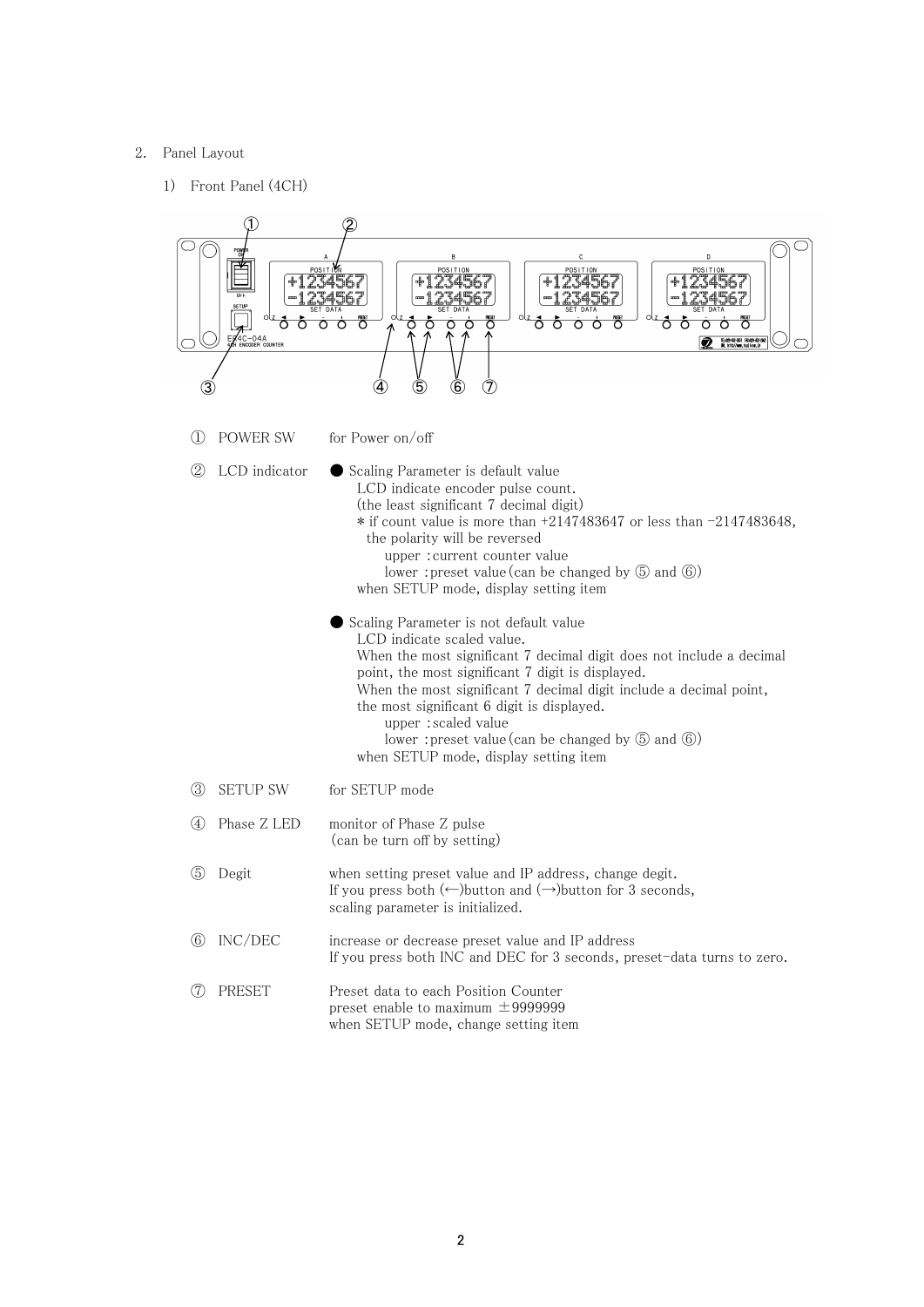#### 2) Rear Panel (4CH)



|                |       |     |       |                |                   |         |                                     |         |                | 10  |
|----------------|-------|-----|-------|----------------|-------------------|---------|-------------------------------------|---------|----------------|-----|
| line driver    | $+5V$ | GND | (N.C) | Phase          | Phase $\lambda$ . | Phase L | $\blacksquare$ Phase $\blacksquare$ | Phase 2 | Phase $\angle$ | F.G |
| open collector | $+5V$ | GND | (N.C) | Phase $\wedge$ | (N.C)             | Phase b | (1.7.7)<br>IN.C.                    | (N.C    | Phase $\sim$   | F.G |

Line Driver Circuit (ex:pin4-5) (pin6-7 and pin8-9 are same as pin4-5)



※ When line driver input and terminating resistance setting, Channels to which this connector is not connected may have an indeterminate input and may display unintended count values.

④ AC100V-220V Plug for AC100-220V power supply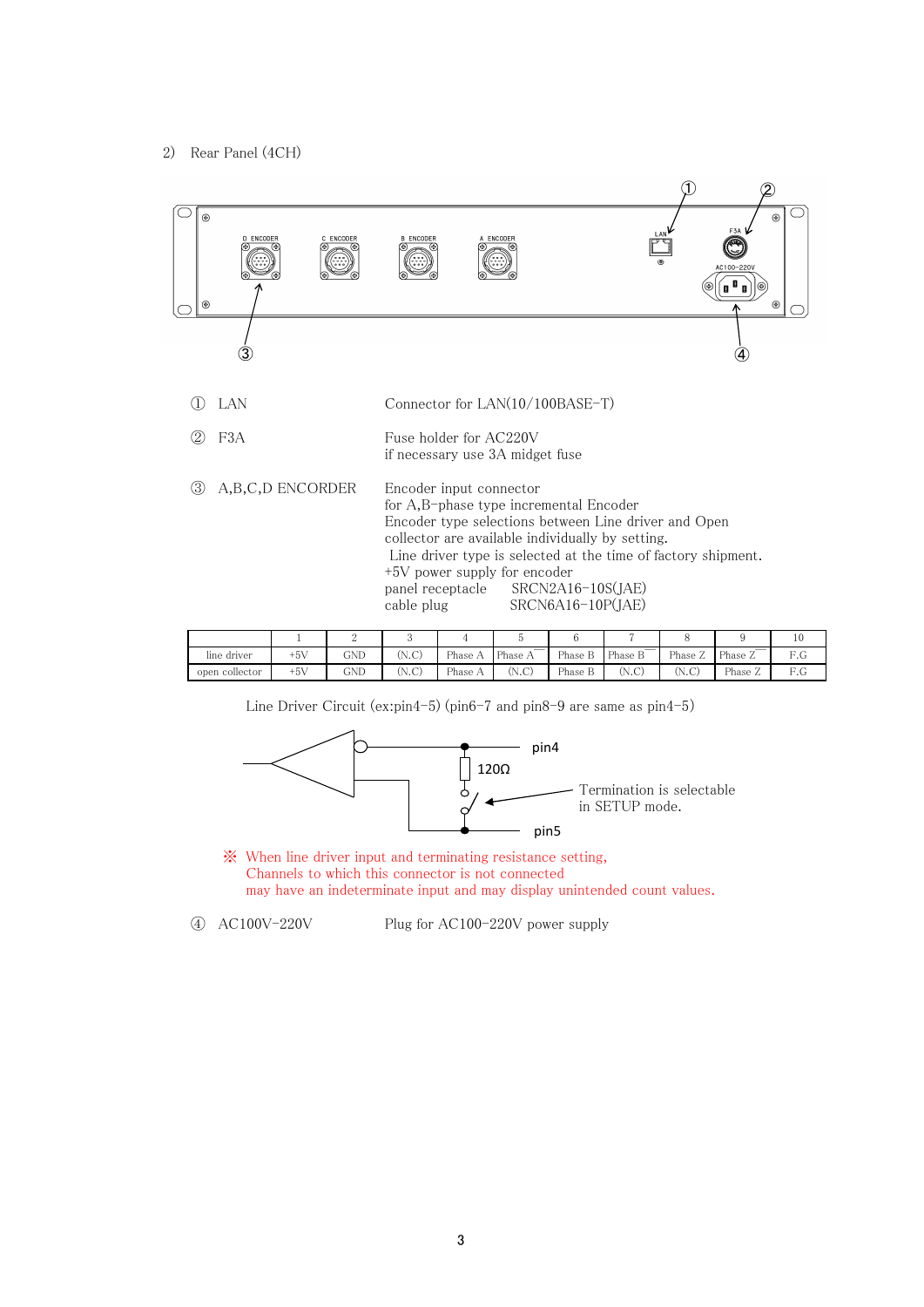#### 3.SETUP mode

You can setup Encorder Counter in SETUP mode. \*When SETUP mode, Encorder Counter stops counting.

1) Setting Preparation and Completion

Turn on the Power ON SW, and you can use Encorder Couneter in a few seconds. Setting values(MULT-P, DIR, Z-LED, ENCTYPE, LANCTRL, LAN IP:1, LAN IP2, Port no) are kept by battery backup.

a) Push SETUP SW (then SETUP SW is lighted.) LCD indicator display Setting Item.



You can change setting by using  $(+)/(-)$  button under the LCD indicator. Appearance of Cursor depends on setting item. When Cursor appears, You can change the position by using  $(\leftarrow)/(\rightarrow)$  button. You can change setting item by using PRESET SW. See the order of setting items below.

MULT-P  $\rightarrow$  DIR  $\rightarrow$  Z-LED  $\rightarrow$  ENCTYPE  $\rightarrow$  TERMINTR  $\rightarrow$ LAN IP:1  $\rightarrow$  LAN IP:2  $\rightarrow$  Port no  $\rightarrow$  MAC

Setting items from LAN IP:1 to MAC are common for each channel. So they are displayed only in A cannel LCD indicator. (MAC is Read-Only.)

b) Push SETUP SW again, then all LCD return to NORMAL mode. Encorder Counter starts runnig in a new setting, except for "LAN IP:1", "LAN IP:2" and "Port no". If you change those setting value, turn off POWER ON SW after the display returns to NORMAL mode, and trun on POWER ON SW again.

See the explanation of each setting item below.

2) MULT-P

You can select count rate from 1,2,4 times of encoder input pulse by using  $(+)/(-)$  button.

3) DIR

You can change the relation between the direction of rotation(CW/CCW) and count up/down direction(U:up/D:down).

4) Z-LED

You can select  $ENABLE/DISABLE$  by using  $(+)/(-)$  button.

- 5) ENCTYPE You can select encorder type(L.D:Line Driber or O.C:Open Collector) by using  $(+)/(-)$  button.
- 6) Terminator You can select  $ENABLE/DISABLE$  by using  $(+)/(-)$  button.
- 7) LAN IP:1(upper 2byte of IP address) You can chanse IP address by using  $(+)/(-)$  button and  $(\leftarrow)/(\rightarrow)$  button. Setting value is decimal number only. Default value is "192.168."
- 8) LAN IP:2(lower 2byte of IP address) You can change IP address by using  $(+)/(-)$  button and  $(\leftarrow)/(\rightarrow)$  button. Setting value is decimal number only. Default value is ".1.55"
- 9) Port no You can set Port Number by usint  $(+)/(-)$  button and  $(\leftarrow)/(\rightarrow)$  button. Setting value is decimal number only. Default value is "07777".

## 10) MAC

You can see MAC address , but cannot change the address.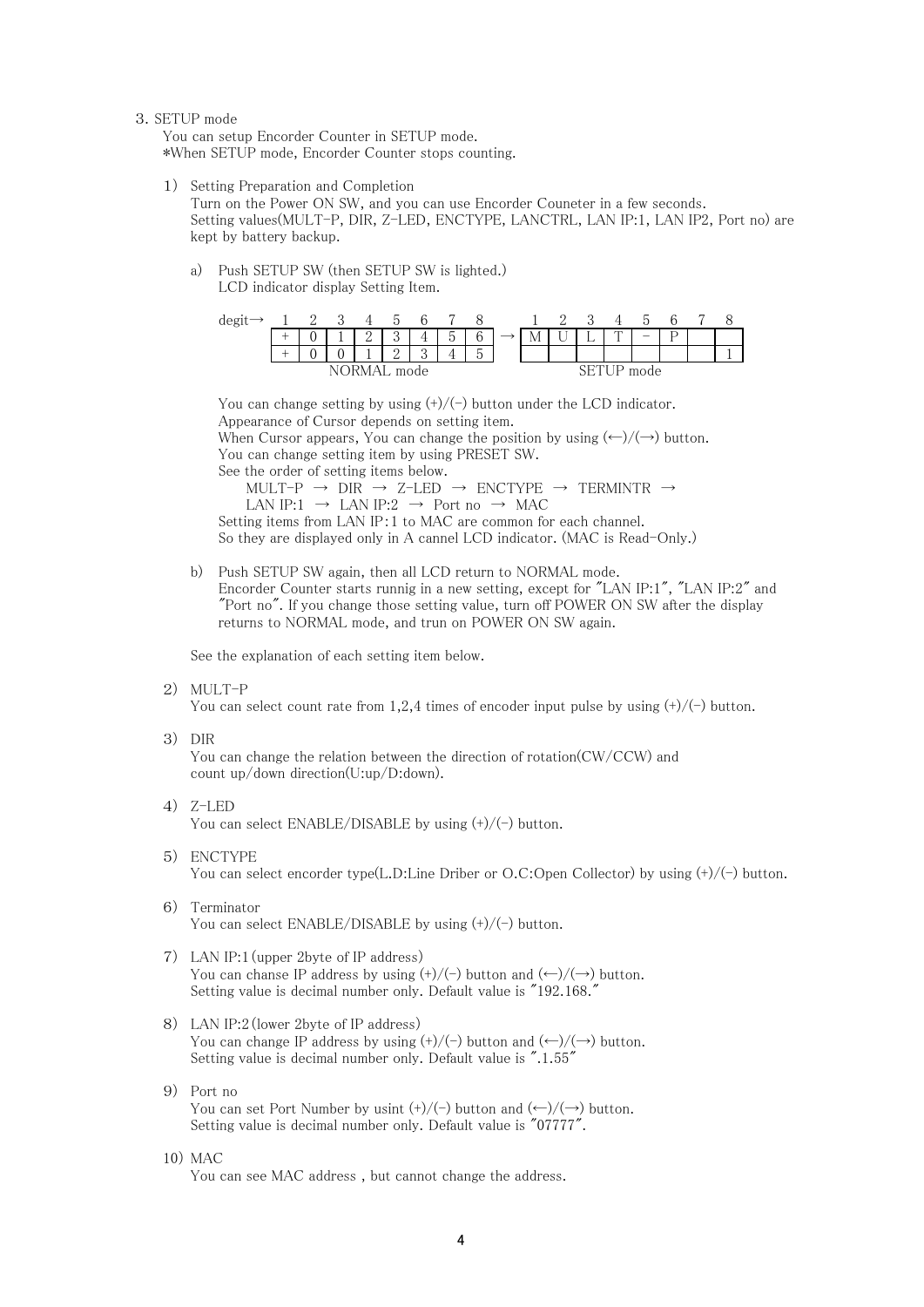### 4. Communication Command

- 1) De-limitter is fixed to be CR+LF.
- 2) Command format except command type will be ignored.

| command type                                    | reply                                                    | explanation                            |
|-------------------------------------------------|----------------------------------------------------------|----------------------------------------|
| S <sub>20</sub>                                 | $RA \pm \square \square \square$                         | A position counter read request        |
|                                                 |                                                          | (the least significant 7 digit)        |
| S <sub>22</sub>                                 | $RB\pm \Box \Box$                                        | B position counter read request        |
|                                                 |                                                          | (the least significant 7 digit)        |
| <b>S24</b>                                      | $RC\pm$ $\Box$ $\Box$ $\Box$ $\Box$ $\Box$ $\Box$ $\Box$ | C position counter read request        |
|                                                 |                                                          | (the least significant 7 digit)        |
| S <sub>26</sub>                                 | RD±⊟⊟                                                    | D position counter read request        |
|                                                 |                                                          | (the least significant 7 digit)        |
| $SA \pm \Box \Box \cdots \Box \Box$             |                                                          | $\overline{A}$ position counter preset |
| (must be in within 10 digit)                    |                                                          | If the value is over the range,        |
|                                                 |                                                          | maximun(or minimum) value is set.      |
| $SB \pm \Box \Box \cdots \Box \Box$             |                                                          | B position counter preset              |
| (must be in within 10 digit)                    |                                                          | If the value is over the range,        |
|                                                 |                                                          | maximun(or minimum) value is set.      |
| $SC \pm \square \square \cdots \square \square$ |                                                          | C position counter preset              |
| (must be in within 10 digit)                    |                                                          | If the value is over the range,        |
|                                                 |                                                          | maximun(or minimum) value is set.      |
| $SD \pm \Box \Box \cdots \Box \Box$             |                                                          | D position counter preset              |
| (must be in within 10 digit)                    |                                                          | If the value is over the range,        |
|                                                 |                                                          | maximun(or minimum) value is set.      |
| VER?                                            | 1.00 20-10-06 ER4C-04A                                   | Firmware version read request          |
|                                                 | (in case of Ver.1.00)                                    |                                        |
| FROM?                                           | FROM0 or FROM1                                           | current FROM read                      |
| FROM0, FROM1                                    |                                                          | FROM select                            |
|                                                 |                                                          |                                        |

(□ : decimal ASCII data)

| Additional Command (Rev. $2\sim$ ) |  |
|------------------------------------|--|

| command type         | reply               | explanation                                                      |
|----------------------|---------------------|------------------------------------------------------------------|
| $ZC\Box$             |                     | Z-phase counter clear request (channel A~D)                      |
|                      |                     | The request is cancelled by Z-phase signal input or              |
|                      |                     | "ZN□" command.                                                   |
| $ZN\square$          |                     | Z-phase counter clear cancel                                     |
|                      |                     | (channle $A \sim D$ )                                            |
| $ZT\square\triangle$ |                     | Select "Z-phase rising edge" or "Z-phase falling edge",          |
|                      |                     | to set the timing of clearing the counter. (channel $A \sim D$ ) |
| $ZS\Box$             | Z□O∆                | Z-phase counter clear status read                                |
|                      |                     | $(\text{channel } A \sim D)$                                     |
| VERH?                | $HD-Ver.01$         | Hardware version read request                                    |
|                      | (in case of Ver.01) |                                                                  |

 $\square: A \sim D$  (channel  $A \sim D$ )

○:C or N (C: clear flag ON, N: clear flag OFF)

 $\triangle$ : U or D (U: rising edge, D: falling edge)

※ When MULT-P is 1times, the setting of counter clear timing by Z-phase is ignored. Counter clear timing is syncronized with couting.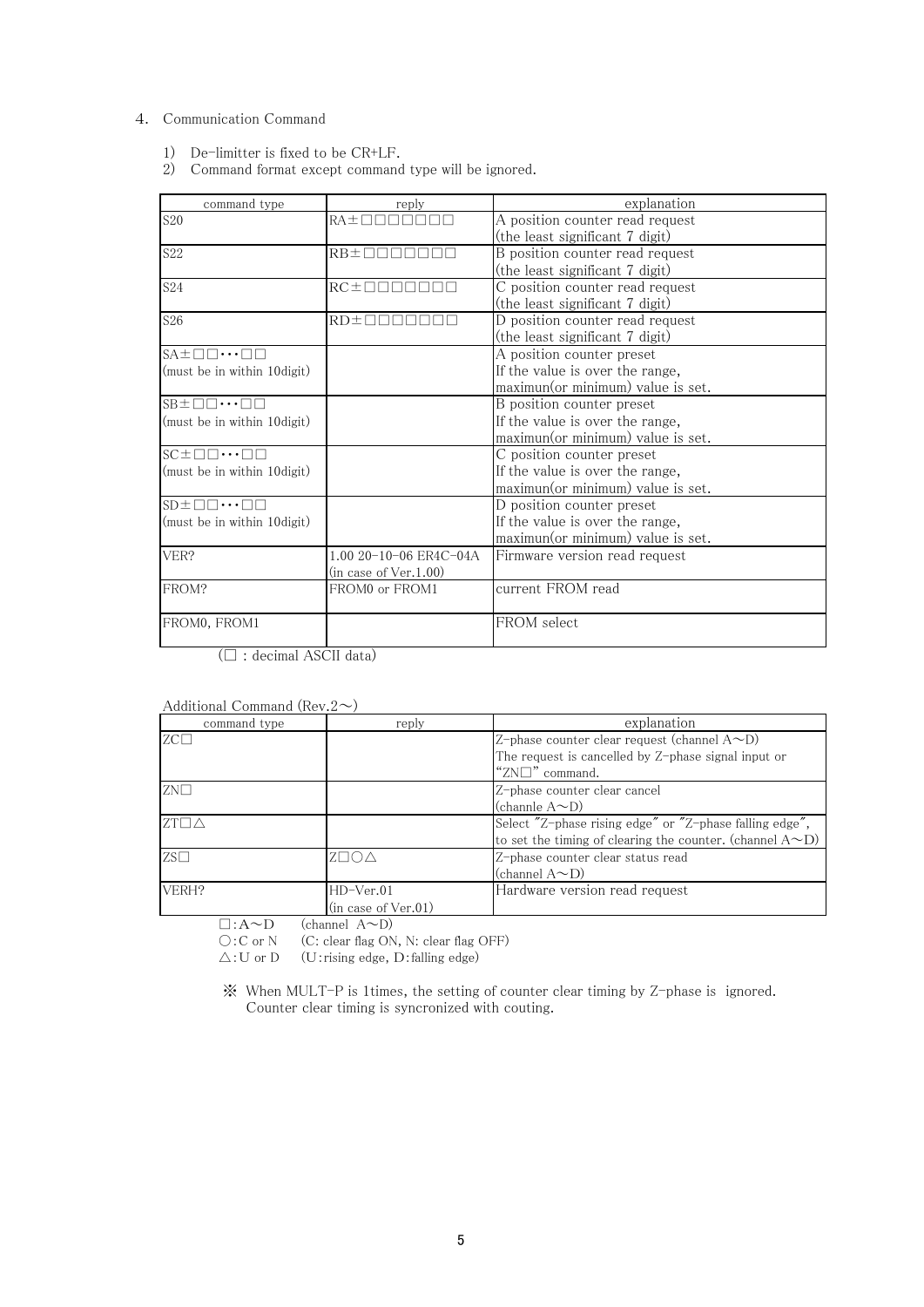Additional Command(Rev.3 $\sim$ )

| command type                                             | reply                                                             | explanation                                                |
|----------------------------------------------------------|-------------------------------------------------------------------|------------------------------------------------------------|
| <b>S30</b>                                               | $RA \pm \Box \Box \cdots \Box \Box$                               | A position counter read request                            |
|                                                          | (10 digit format)                                                 | $(10 \text{ digit})$                                       |
| S32                                                      | $RB\pm\square\square\cdots\square\square$                         | B position counter read request                            |
|                                                          | $(10 \text{ digit format})$                                       | $(10 \text{ digit})$                                       |
| S34                                                      | $RC \pm \square \square \cdots \square \square$                   | C position counter read request                            |
|                                                          | (10 digit format)                                                 | $(10 \text{ digit})$                                       |
| S36                                                      | $RD \pm \Box \Box \cdots \Box \Box$                               | D position counter read request                            |
|                                                          | $(10 \text{ digit format})$                                       | $(10 \text{ digit})$                                       |
| $MW \wedge \pm$<br>ПN                                    |                                                                   | Scaling Parameter: multiplier setting (channel $A\sim D$ ) |
| (must be in the format)                                  |                                                                   | range: $\pm 0.000001 \sim 999.9999999$                     |
| MR $\triangle$                                           | $M \triangle \pm \square \square \square$ .                       | Scaling Parameter: multiplier read request                 |
|                                                          |                                                                   |                                                            |
| $OW\triangle \pm \square \square \cdots \square \square$ |                                                                   | Scaling Parameter: offset setting (channel $A\sim D$ )     |
| (must be in within 10 digit)                             |                                                                   | range: $0 \sim \pm 2147483647$                             |
|                                                          |                                                                   | If the value is over the range,                            |
|                                                          |                                                                   | maximun(or minimum) value is set.                          |
| OR <sub>Δ</sub>                                          | 0∧±⊓⊓⊓⊓⊓                                                          | Scaling Parameter: offset read request                     |
|                                                          | $(10 \text{ digit format})$                                       | (channel $A\infty D$ )                                     |
| $D\triangle$                                             | $D \triangle \pm \square \cdots \square . \square \cdots \square$ | Scaled value read request                                  |
|                                                          | (19 digit format)                                                 | (channel A $\sim$ D)                                       |
|                                                          | (number of decimal places: 6)                                     |                                                            |

□:decimal ASCII data

 $\overline{\triangle}$ :A~D (channel A~D)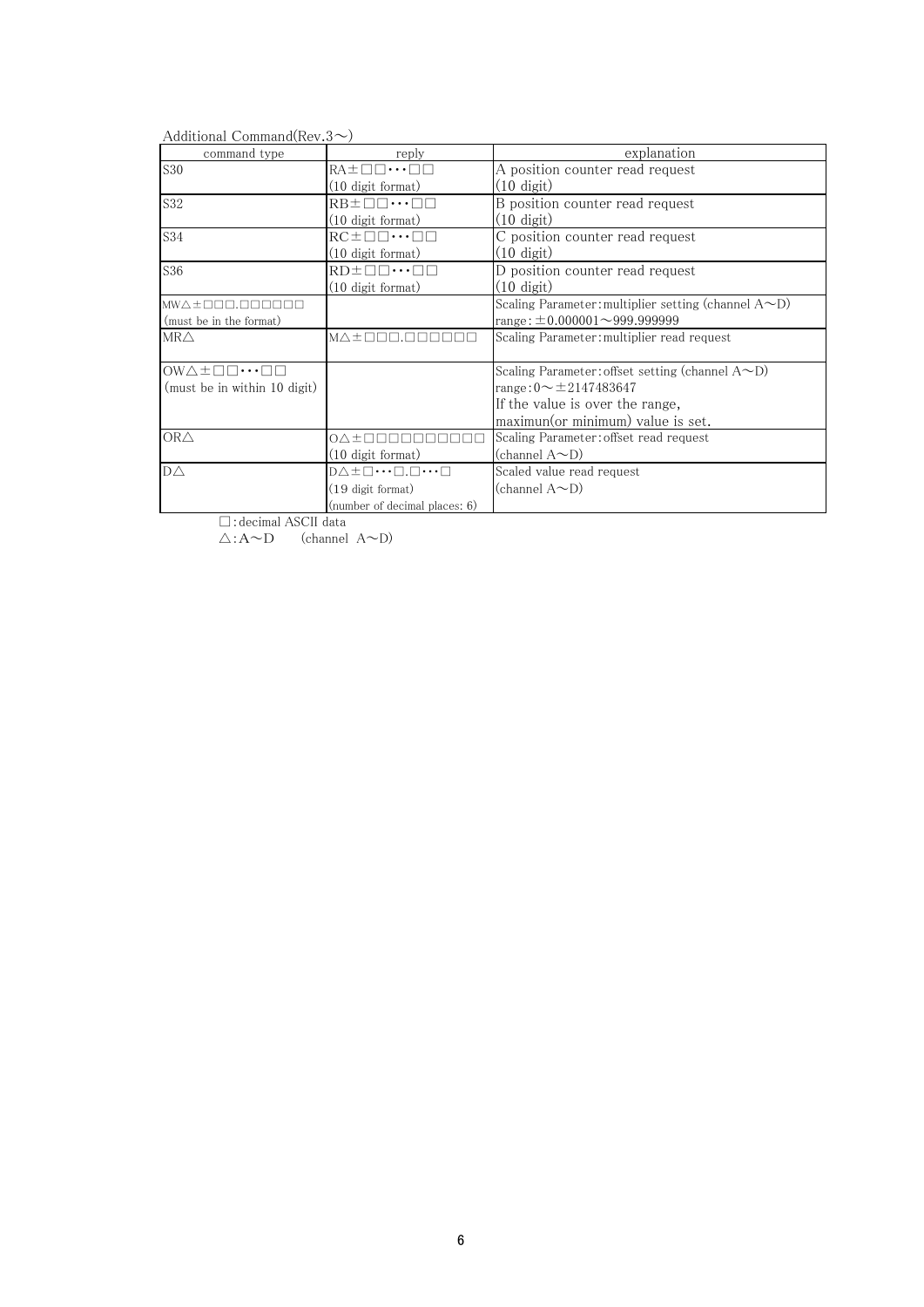#### 5. Firmware Version Up

You can update firmware.

When you update firmware, cut connection between Encorder Counter and Encorder for safety.

Download version-up software(for Windows) from Tsuji Electronics Homepage(https://www.tsujicon.jp/).

| $\left(1\right)$ | $\mathbf{x}$<br>101<br><b>NICES</b><br>TXT, FILE snd/rcv via L | 3)                                                              |
|------------------|----------------------------------------------------------------|-----------------------------------------------------------------|
|                  | Comm Port<br>Connect<br>G LAN C RS232C                         |                                                                 |
| 5                | SndRov<br><b>File Name</b><br>FileSnd                          | $\mathbf{x}$<br><b>La</b> Connect                               |
|                  | ER4C_04_V1.20S<br>SCmd VER?                                    | $\left( 2\right)$<br>Host Name: 192.168.1.55                    |
|                  | RovSnd<br>1.00 12-08-24 ER4C-04                                | 7777<br>PortNo<br>Baud                                          |
|                  | R4C 04 V1.20S<br>$\equiv$ c: [OS]                              | $G = 38400$<br><b>USB Port</b><br>COM  <br>$1 - 4$<br>$C$ 19200 |
|                  | $\bigcirc$ C.¥<br>' FILE                                       | Connect <sup>1</sup><br>Cancel<br>9600<br>                      |
|                  |                                                                |                                                                 |
|                  | <b>File Select</b>                                             | 4                                                               |
|                  |                                                                |                                                                 |

Download version-up file fromTsuji Electronics Homepage and extract it.

- ① Select "LAN" and click "Connect" button.
- ② New Window for connection will display. Input IP address and Port number and click "Connect" button.
- ③ Input command into "Scmd" and click "SndRcv" button. The reply will show at "RcvSnd". To confirm the connection, use some command. (for example VER? command)
- ④ Select version-up file from your directory and click "File Select" button.
- ⑤ The file name you selected will be shown at "File Name". If the file name is correct, click "File Snd" button. Then version up software starts sending. While Encorder Counter is receiving the file, SETUP SW will blink slowly. When Encorder Counter finishes receiving, SETUP SW will blink fast and Encorder Counter starts writing the file into ROM. When the writing finish, SETUP SW will go out.

Turn off POWERON SW and turn on it again. Encorder Counter will run in a new firmware.

If the data transfer to Encorder Counter fails, SETUP SW lamp will not go out. In this case, turn off POWER ON SW and turn on again. Then try again.

If the writing into ROM fails, Encorder Counter will not run correctly. In this case, turn off POWER ON SW and turn on again with pushing SETUP SW. Then turn off POWER ON SW again and turn on again. Encorder Counter will run in a old firmware. Please try version-up again. (this recovery is usuful when you want to use old firmware)

If Encorder counter doesnot run in a old firmware, use another way of recovery below.